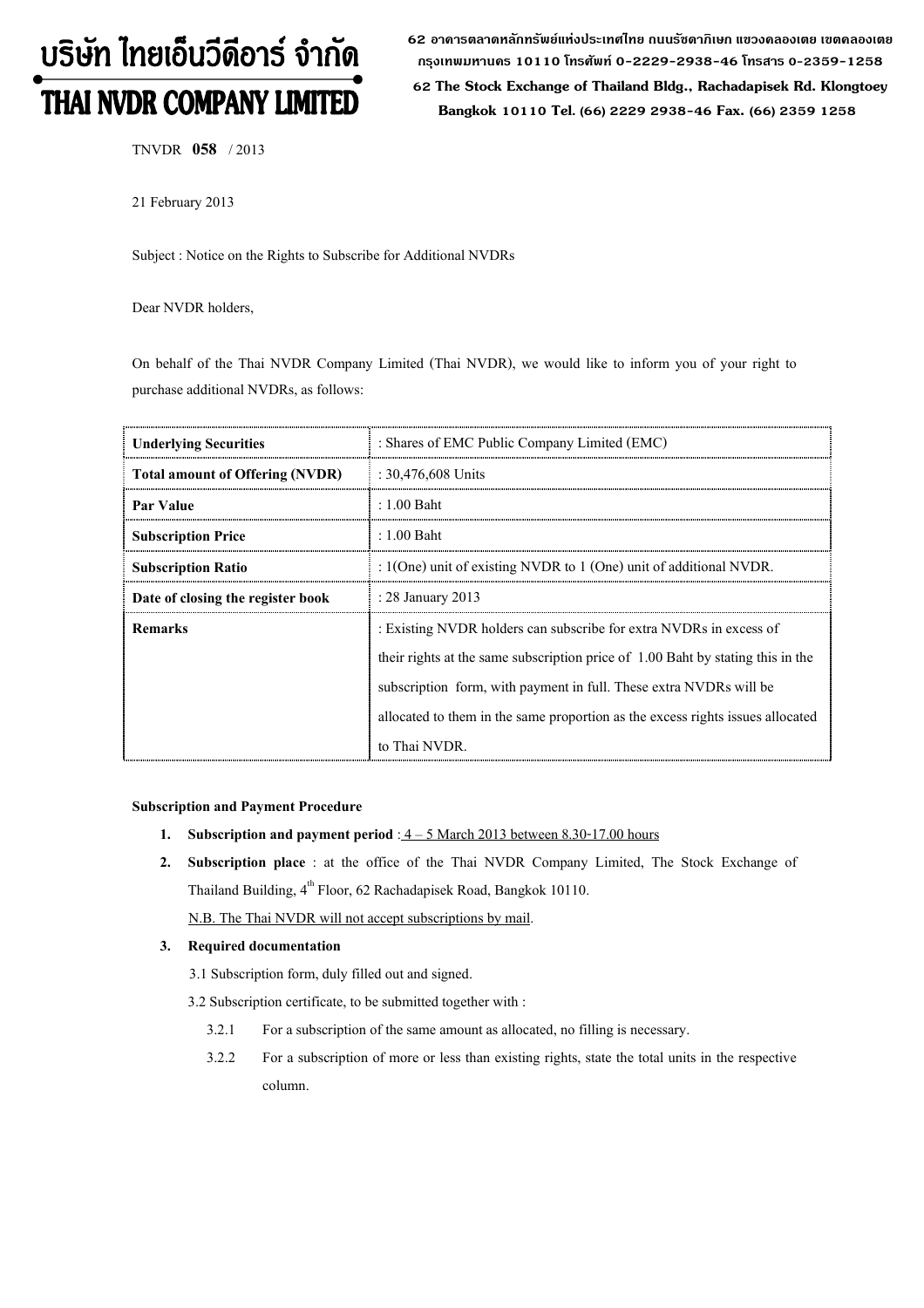### 4. Payment

Subscription for full entitlement or less than or excess the entitlement, please make payment by one check or one cashier check which is collectable through clearing house in Bangkok. The check or cashier check shall be dated from 4 to 5 March 2013. Indicate the subscription date and make it payable to -EMC PUBLIC COMPANY LIMITED FOR SHARES SUBSCRIPTION.

- 5. If NVDR holders fail to exercise their rights or make a payment within the allotted time schedule, or the check or cashier check is not honored, it shall be deemed that such NVDR holders do not wish to exercise their subscription rights. Thai NVDR shall thus regard the subscription as being void.
- 6. Refund for unallotted NVDRs.

If the excess rights NVDRs were not allotted in full because the number of NVDRs subscribed for were more than the number or remaining units of NVDRs, the Thai NVDR will make a refund (without interest) to the NVDR holders by check for the unallotted NVDRs and send it by registered mail to the address that appears on the Share Register Book on the date of closing the book, within 7 business days after the Thai NVDR has received the refund from the underlying company.

Should you need any further information, please do not hesitate to contact Thai NVDR Company Limited at 02-229-2800 Ext. 2938-46.

Sincerely yours, Thai NVDR Company Limited

Proham Clarchayn

(Pichaya Chomchaiya) Head Depository Department The Stock Exchange of Thailand

Enclosure : 1. Subscription Form for NVDR Right Issues

2. Subscription Certificate